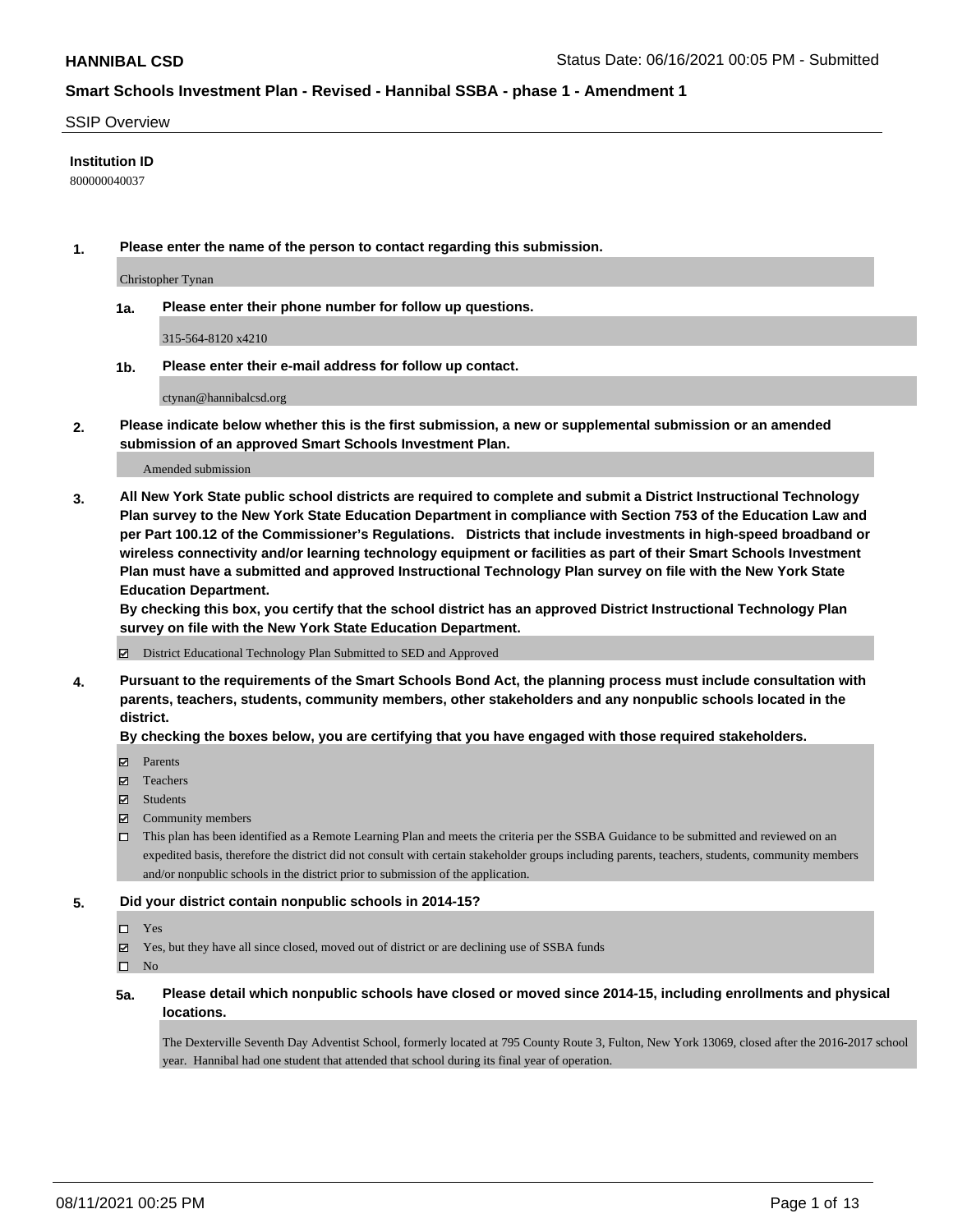### SSIP Overview

**6. Certify that the following required steps have taken place by checking the boxes below:**

- The district developed and the school board approved a preliminary Smart Schools Investment Plan.
- The preliminary plan was posted on the district website for at least 30 days. The district included an address to which any written comments on the plan should be sent.
- $\boxtimes$  The school board conducted a hearing that enabled stakeholders to respond to the preliminary plan. This hearing may have occured as part of a normal Board meeting, but adequate notice of the event must have been provided through local media and the district website for at least two weeks prior to the meeting.
- The district prepared a final plan for school board approval and such plan has been approved by the school board.
- $\boxtimes$  The final proposed plan that has been submitted has been posted on the district's website.
- This Plan has been identified as a Remote Learning Plan and meets the criteria per the SSBA Guidance to be submitted and reviewed on an expedited basis, therefore this plan has not met certain stakeholder engagement requirements including, consulting with nonpublic schools in advance of plan submission, having the school board conduct a hearing on the plan and/or posting the plan to the district website for a minimum of 30 days. This district will post the Remote Learning Plan to the district's website upon submission of the application.
- **6a. Please upload the proposed Smart Schools Investment Plan (SSIP) that was posted on the district's website, along with any supporting materials. Note that this should be different than your recently submitted Educational Technology Survey. The Final SSIP, as approved by the School Board, should also be posted on the website and remain there during the course of the projects contained therein.**

SSIP\_-\_Hannibal\_Central\_School\_District\_Phase\_1 Amended May 2021.pdf Hannibal CSD\_Cabling\_5.10.21.pdf Hannibal CSD\_Cabling Project Mgmt\_4.15.21.pdf Hannibal CSD - Meraki Network Upgrade\_4.20.21.pdf

**6b. Enter the webpage address where the final Smart Schools Investment Plan is posted. The Plan should remain posted for the life of the included projects.**

https://www.hannibalcsd.org/cms/lib/NY50000422/Centricity/Domain/31/SSIP.pdf

**7. Please enter an estimate of the total number of students and staff that will benefit from this Smart Schools Investment Plan based on the cumulative projects submitted to date.**

1,700

**8. An LEA/School District may partner with one or more other LEA/School Districts to form a consortium to pool Smart Schools Bond Act funds for a project that meets all other Smart School Bond Act requirements. Each school district participating in the consortium will need to file an approved Smart Schools Investment Plan for the project and submit a signed Memorandum of Understanding that sets forth the details of the consortium including the roles of each respective district.**

 $\Box$  The district plans to participate in a consortium to partner with other school district(s) to implement a Smart Schools project.

**9. Please enter the name and 6-digit SED Code for each LEA/School District participating in the Consortium.**

| <b>Partner LEA/District</b> | <b>ISED BEDS Code</b> |
|-----------------------------|-----------------------|
| (No Response)               | (No Response)         |

**10. Please upload a signed Memorandum of Understanding with all of the participating Consortium partners.**

(No Response)

**11. Your district's Smart Schools Bond Act Allocation is:**

\$1,987,752

**12. Final 2014-15 BEDS Enrollment to calculate Nonpublic Sharing Requirement**

|            | Public Enrollment | Nonpublic Enrollment | 'Total Enrollment | l Nonpublic Percentage |
|------------|-------------------|----------------------|-------------------|------------------------|
| Enrollment | 1,321             |                      | .327.00           | 0.45                   |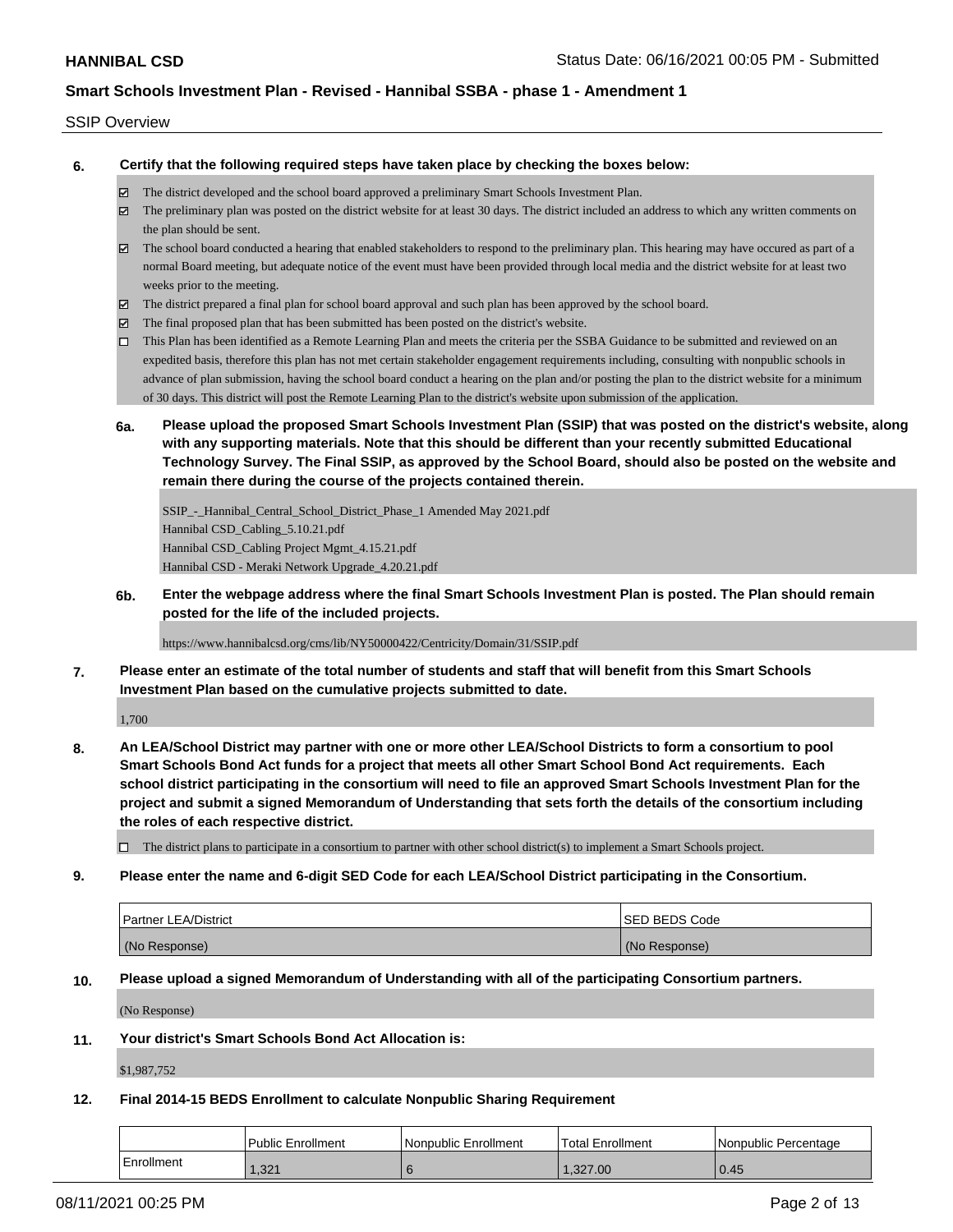SSIP Overview

**13. This table compares each category budget total, as entered in that category's page, to the total expenditures listed in the category's expenditure table. Any discrepancies between the two must be resolved before submission.**

|                                                 | Sub-Allocations | <b>Expenditure Totals</b> | <b>Difference</b> |
|-------------------------------------------------|-----------------|---------------------------|-------------------|
| <b>School Connectivity</b>                      | 324,923.29      | 324,923.29                | 0.00              |
| <b>Connectivity Projects for</b><br>Communities | 0.00            | 0.00                      | 0.00              |
| Classroom Technology                            | 0.00            | 0.00                      | 0.00              |
| Pre-Kindergarten Classrooms                     | 0.00            | 0.00                      | 0.00              |
| Replace Transportable<br>Classrooms             | 0.00            | 0.00                      | 0.00              |
| <b>High-Tech Security Features</b>              | 0.00            | 0.00                      | 0.00              |
| Nonpublic Loan                                  | 0.00            | 0.00                      | 0.00              |
| Totals:                                         | 324.923         | 324.923                   | 0                 |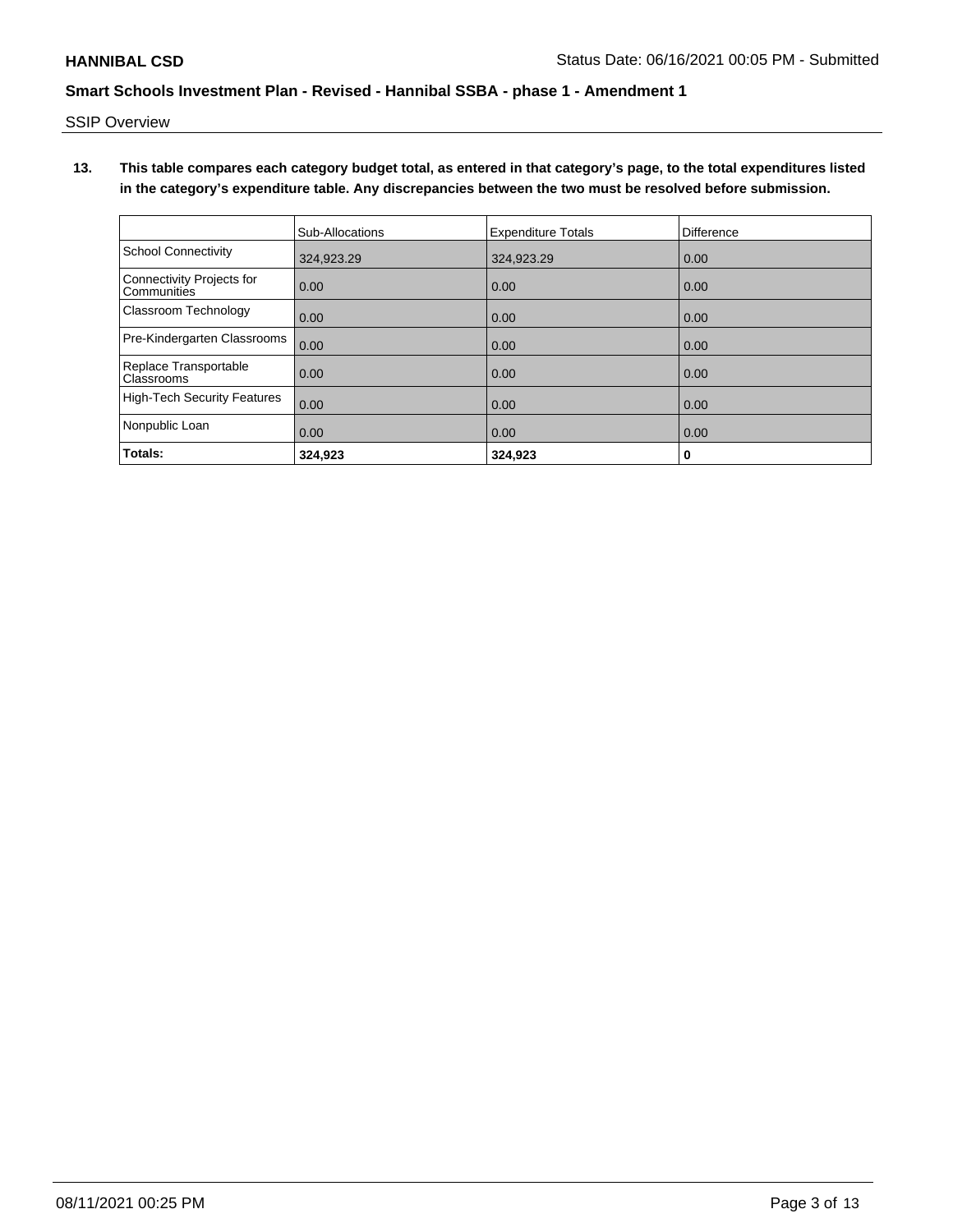School Connectivity

- **1. In order for students and faculty to receive the maximum benefit from the technology made available under the Smart Schools Bond Act, their school buildings must possess sufficient connectivity infrastructure to ensure that devices can be used during the school day. Smart Schools Investment Plans must demonstrate that:**
	- **• sufficient infrastructure that meets the Federal Communications Commission's 100 Mbps per 1,000 students standard currently exists in the buildings where new devices will be deployed, or**
	- **• is a planned use of a portion of Smart Schools Bond Act funds, or**
	- **• is under development through another funding source.**

**Smart Schools Bond Act funds used for technology infrastructure or classroom technology investments must increase the number of school buildings that meet or exceed the minimum speed standard of 100 Mbps per 1,000 students and staff within 12 months. This standard may be met on either a contracted 24/7 firm service or a "burstable" capability. If the standard is met under the burstable criteria, it must be:**

**1. Specifically codified in a service contract with a provider, and**

**2. Guaranteed to be available to all students and devices as needed, particularly during periods of high demand, such as computer-based testing (CBT) periods.**

**Please describe how your district already meets or is planning to meet this standard within 12 months of plan submission.**

(No Response)

**1a. If a district believes that it will be impossible to meet this standard within 12 months, it may apply for a waiver of this requirement, as described on the Smart Schools website. The waiver must be filed and approved by SED prior to submitting this survey.**

 $\Box$  By checking this box, you are certifying that the school district has an approved waiver of this requirement on file with the New York State Education Department.

**2. Connectivity Speed Calculator (Required). If the district currently meets the required speed, enter "Currently Met" in the last box: Expected Date When Required Speed Will be Met.**

|                  | l Number of     | Required Speed | Current Speed in | Expected Speed | Expected Date                        |
|------------------|-----------------|----------------|------------------|----------------|--------------------------------------|
|                  | <b>Students</b> | In Mbps        | <b>Mbps</b>      | to be Attained | When Required                        |
|                  |                 |                |                  |                | Within 12 Months 1Speed Will be Met1 |
| Calculated Speed | (No Response)   | 0.00           | (No Response)    | (No Response)  | l (No Response)                      |

## **3. Describe how you intend to use Smart Schools Bond Act funds for high-speed broadband and/or wireless connectivity projects in school buildings.**

The reason that an amendment is needed for the Phase 1 SSIP is that pricing has significantly increased since the project was approved. The scope of the project has not changed since the Phase 1 SSIP was approved.

**4. Describe the linkage between the district's District Instructional Technology Plan and how the proposed projects will improve teaching and learning. (There should be a link between your response to this question and your responses to Question 1 in Section IV - NYSED Initiatives Alignment: "Explain how the district use of instructional technology will serve as a part of a comprehensive and sustained effort to support rigorous academic standards attainment and performance improvement for students."** 

**Your answer should also align with your answers to the questions in Section II - Strategic Technology Planning and the associated Action Steps in Section III - Action Plan.)**

(No Response)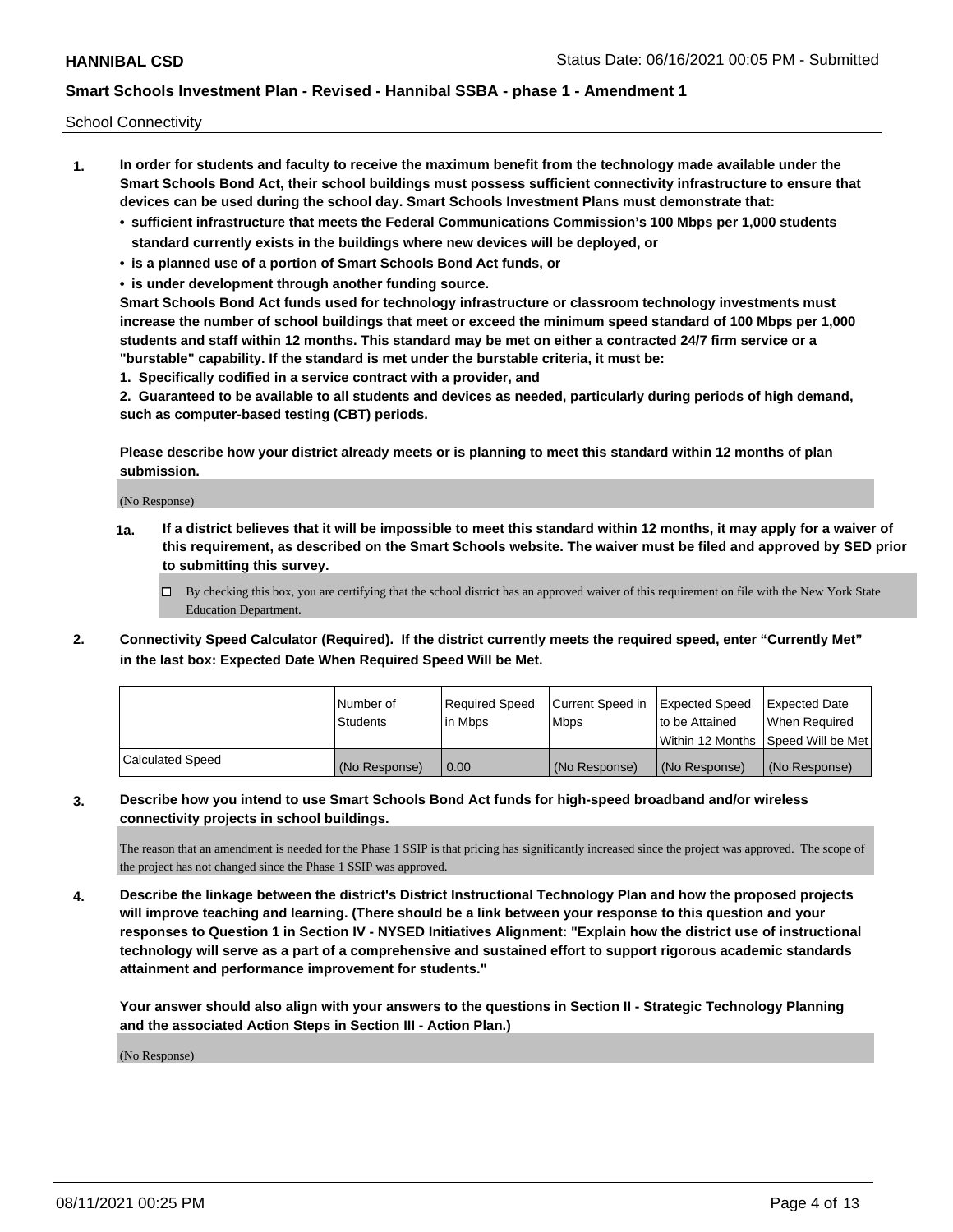School Connectivity

**5. If the district wishes to have students and staff access the Internet from wireless devices within the school building, or in close proximity to it, it must first ensure that it has a robust Wi-Fi network in place that has sufficient bandwidth to meet user demand.**

**Please describe how you have quantified this demand and how you plan to meet this demand.**

(No Response)

**6. Smart Schools plans with any expenditures in the School Connectivity category require a project number from the Office of Facilities Planning. Districts must submit an SSBA LOI and receive project numbers prior to submitting the SSIP. As indicated on the LOI, some projects may be eligible for a streamlined review and will not require a building permit.**

**Please indicate on a separate row each project number given to you by the Office of Facilities Planning.**

| Project Number        |  |
|-----------------------|--|
| 46-07-01-04-7-999-002 |  |

**7. Certain high-tech security and connectivity infrastructure projects may be eligible for an expedited review process as determined by the Office of Facilities Planning.**

**Was your project deemed eligible for streamlined review?**

No

**8. Include the name and license number of the architect or engineer of record.**

| Name          | License Number |
|---------------|----------------|
| James R. King | 15925          |

### **9. Public Expenditures – Loanable (Counts toward the nonpublic loan calculation)**

| Select the allowable expenditure type.<br>Repeat to add another item under each type. | <b>PUBLIC</b> Items to be<br>l Purchased | Quantity  | <b>Cost Per Item</b> | Total Cost |
|---------------------------------------------------------------------------------------|------------------------------------------|-----------|----------------------|------------|
| (No Response)                                                                         | (No Response)                            | (No       | (No                  | 0.00       |
|                                                                                       |                                          | Response) | Response)            |            |
|                                                                                       |                                          | -0        | 0.00                 |            |

### **10. Public Expenditures – Non-Loanable (Does not count toward nonpublic loan calculation)**

| Select the allowable expenditure<br>type.<br>Repeat to add another item under<br>each type. | <b>PUBLIC</b> Items to be purchased      | Quantity | Cost per Item | <b>Total Cost</b> |
|---------------------------------------------------------------------------------------------|------------------------------------------|----------|---------------|-------------------|
| Network/Access Costs                                                                        | Increase in Quote for Network<br>Upgrade |          | 85,806.55     | 85.806.55         |
| Connections/Components                                                                      | Increase in Quote for Cabling            |          | 239,116.74    | 239,116.74        |
|                                                                                             |                                          |          | 324,923.29    | 324.923           |

**11. Final 2014-15 BEDS Enrollment to calculate Nonpublic Sharing Requirement (no changes allowed.)**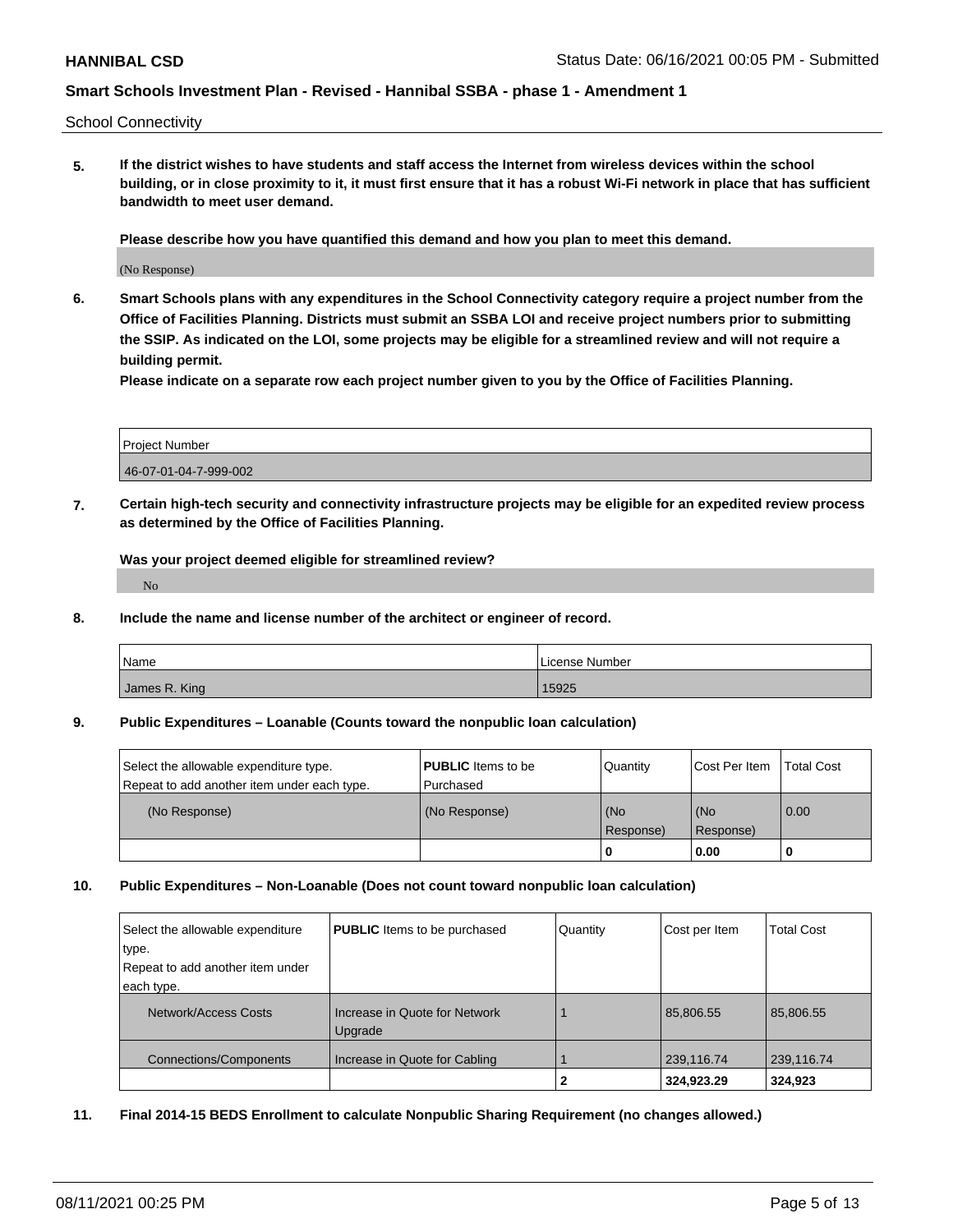School Connectivity

|            | l Public Enrollment | l Nonpublic Enrollment | Total Enrollment | Nonpublic Percentage |
|------------|---------------------|------------------------|------------------|----------------------|
| Enrollment | .321                |                        | 1.327.00         | $\mid$ 0.45          |

## **12. Total Public Budget - Loanable (Counts toward the nonpublic loan calculation)**

|                                                             | Public Allocations | <b>Estimated Nonpublic Loan</b><br>Amount | Estimated Total Sub-Allocations |
|-------------------------------------------------------------|--------------------|-------------------------------------------|---------------------------------|
| Network/Access Costs                                        | (No Response)      | 0.00                                      | 0.00                            |
| School Internal Connections and (No Response)<br>Components |                    | 0.00                                      | 0.00                            |
| Other                                                       | (No Response)      | 0.00                                      | 0.00                            |
| Totals:                                                     | 0.00               | 0                                         |                                 |

## **13. Total Public Budget – Non-Loanable (Does not count toward the nonpublic loan calculation)**

|                                            | Sub-          |
|--------------------------------------------|---------------|
|                                            | Allocation    |
| Network/Access Costs                       | 85,806.55     |
| <b>Outside Plant Costs</b>                 | (No Response) |
| School Internal Connections and Components | 239,116.74    |
| <b>Professional Services</b>               | (No Response) |
| Testing                                    | (No Response) |
| <b>Other Upfront Costs</b>                 | (No Response) |
| <b>Other Costs</b>                         | (No Response) |
| Totals:                                    | 324,923.29    |

# **14. School Connectivity Totals**

|                          | Total Sub-Allocations |
|--------------------------|-----------------------|
| Total Loanable Items     | 0.00                  |
| Total Non-Ioanable Items | 324,923.29            |
| <b>Totals:</b>           | 324,923               |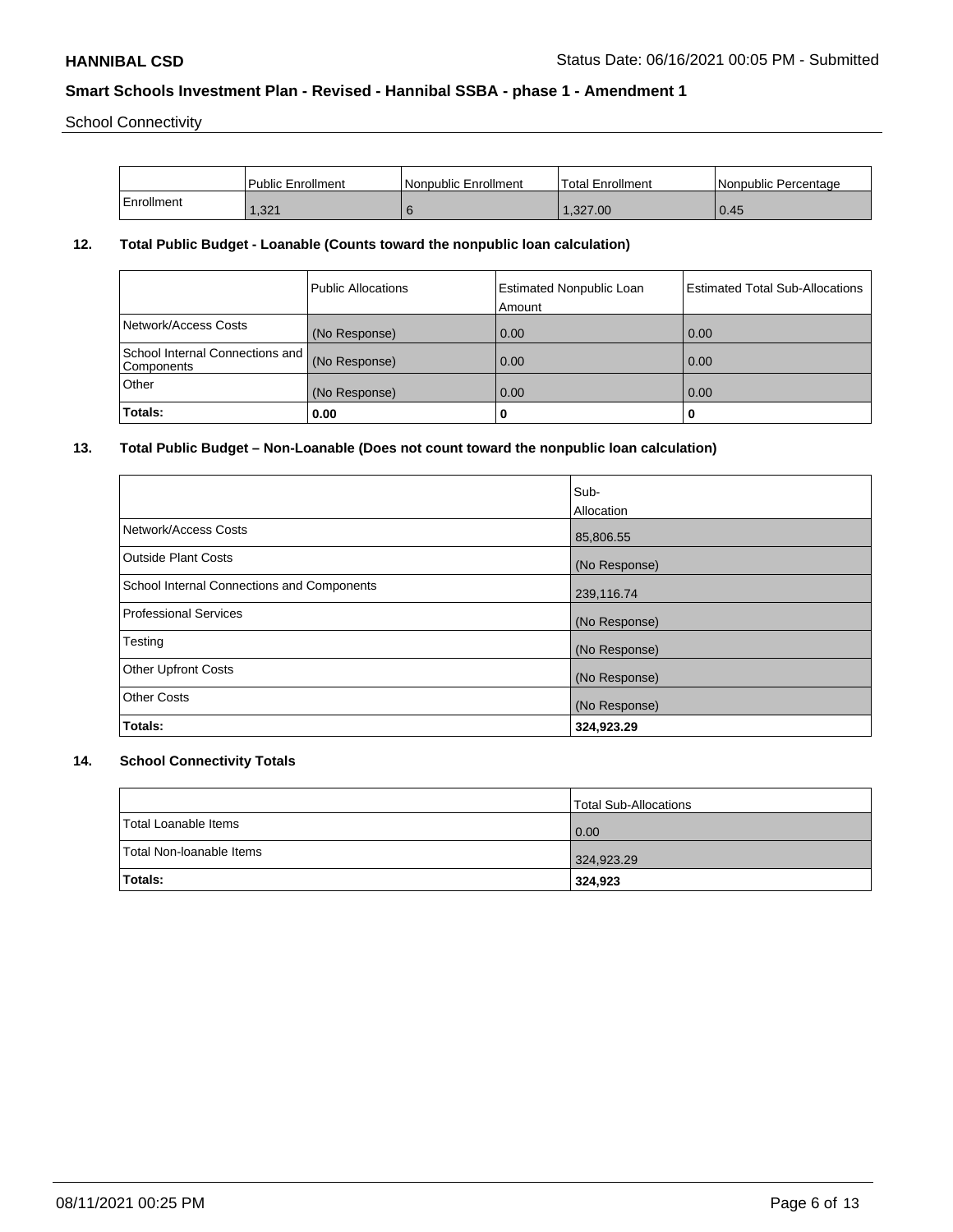Community Connectivity (Broadband and Wireless)

**1. Describe how you intend to use Smart Schools Bond Act funds for high-speed broadband and/or wireless connectivity projects in the community.**

(No Response)

**2. Please describe how the proposed project(s) will promote student achievement and increase student and/or staff access to the Internet in a manner that enhances student learning and/or instruction outside of the school day and/or school building.**

(No Response)

**3. Community connectivity projects must comply with all the necessary local building codes and regulations (building and related permits are not required prior to plan submission).**

 $\Box$  I certify that we will comply with all the necessary local building codes and regulations.

**4. Please describe the physical location of the proposed investment.**

(No Response)

**5. Please provide the initial list of partners participating in the Community Connectivity Broadband Project, along with their Federal Tax Identification (Employer Identification) number.**

| <b>Project Partners</b> | l Federal ID # |
|-------------------------|----------------|
| (No Response)           | (No Response)  |

**6. Please detail the type, quantity, per unit cost and total cost of the eligible items under each sub-category.**

| Select the allowable expenditure | Item to be purchased | Quantity      | Cost per Item | <b>Total Cost</b> |
|----------------------------------|----------------------|---------------|---------------|-------------------|
| type.                            |                      |               |               |                   |
| Repeat to add another item under |                      |               |               |                   |
| each type.                       |                      |               |               |                   |
| (No Response)                    | (No Response)        | (No Response) | (No Response) | 0.00              |
|                                  |                      | o             | 0.00          |                   |

**7. If you are submitting an allocation for Community Connectivity, complete this table.**

**Note that the calculated Total at the bottom of the table must equal the Total allocation for this category that you entered in the SSIP Overview overall budget.**

|                                    | Sub-Allocation |
|------------------------------------|----------------|
| Network/Access Costs               | (No Response)  |
| Outside Plant Costs                | (No Response)  |
| <b>Tower Costs</b>                 | (No Response)  |
| <b>Customer Premises Equipment</b> | (No Response)  |
| <b>Professional Services</b>       | (No Response)  |
| Testing                            | (No Response)  |
| <b>Other Upfront Costs</b>         | (No Response)  |
| <b>Other Costs</b>                 | (No Response)  |
| Totals:                            | 0.00           |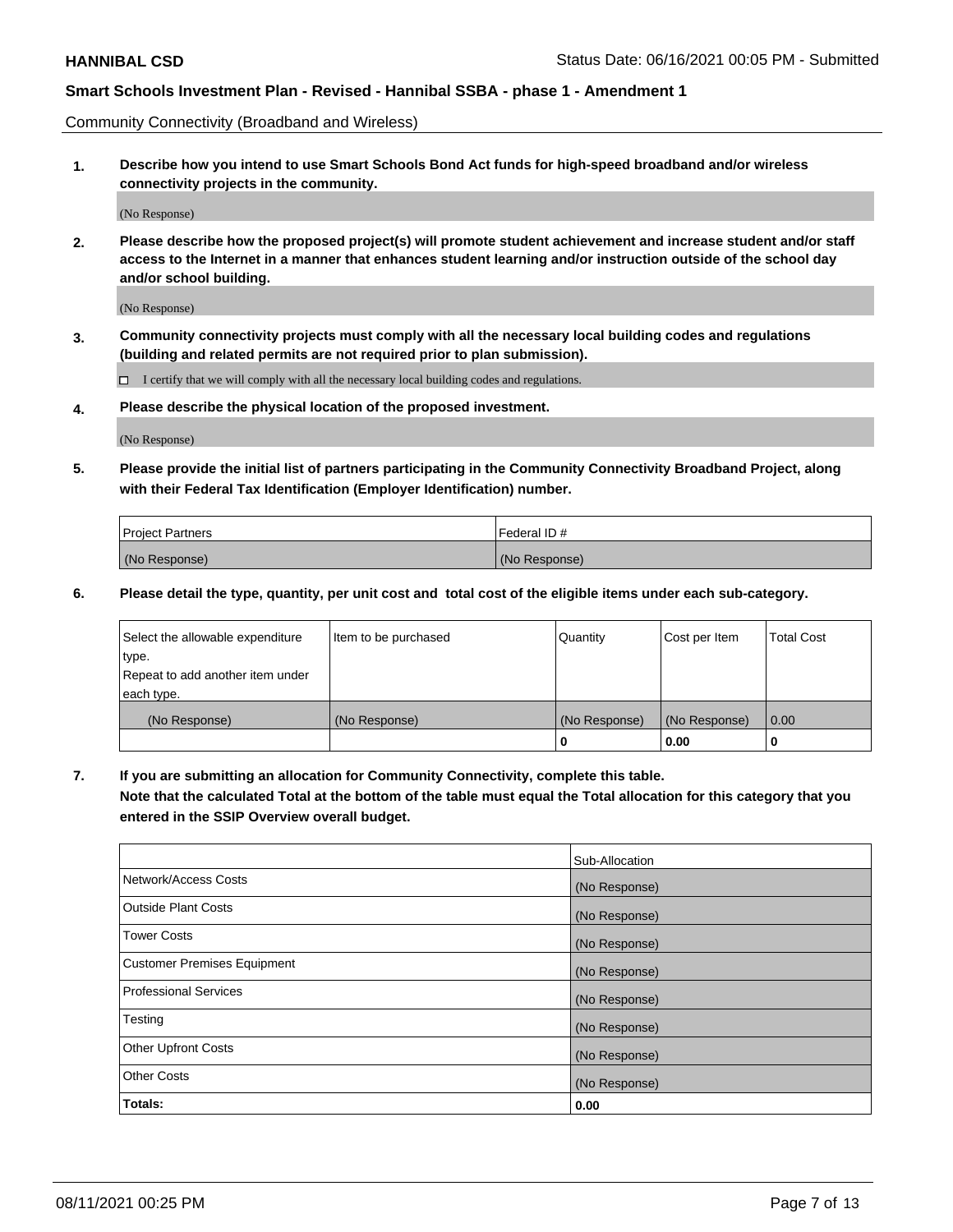### Classroom Learning Technology

**1. In order for students and faculty to receive the maximum benefit from the technology made available under the Smart Schools Bond Act, their school buildings must possess sufficient connectivity infrastructure to ensure that devices can be used during the school day. Smart Schools Investment Plans must demonstrate that sufficient infrastructure that meets the Federal Communications Commission's 100 Mbps per 1,000 students standard currently exists in the buildings where new devices will be deployed, or is a planned use of a portion of Smart Schools Bond Act funds, or is under development through another funding source. Smart Schools Bond Act funds used for technology infrastructure or classroom technology investments must increase the number of school buildings that meet or exceed the minimum speed standard of 100 Mbps per 1,000 students and staff within 12 months. This standard may be met on either a contracted 24/7 firm service or a**

- **"burstable" capability. If the standard is met under the burstable criteria, it must be:**
- **1. Specifically codified in a service contract with a provider, and**

**2. Guaranteed to be available to all students and devices as needed, particularly during periods of high demand, such as computer-based testing (CBT) periods.**

**Please describe how your district already meets or is planning to meet this standard within 12 months of plan submission.**

(No Response)

- **1a. If a district believes that it will be impossible to meet this standard within 12 months, it may apply for a waiver of this requirement, as described on the Smart Schools website. The waiver must be filed and approved by SED prior to submitting this survey.**
	- By checking this box, you are certifying that the school district has an approved waiver of this requirement on file with the New York State Education Department.
- **2. Connectivity Speed Calculator (Required). If the district currently meets the required speed, enter "Currently Met" in the last box: Expected Date When Required Speed Will be Met.**

|                  | l Number of     | Required Speed | Current Speed in | <b>Expected Speed</b> | <b>Expected Date</b>                |
|------------------|-----------------|----------------|------------------|-----------------------|-------------------------------------|
|                  | <b>Students</b> | l in Mbps      | l Mbps           | to be Attained        | When Required                       |
|                  |                 |                |                  |                       | Within 12 Months  Speed Will be Met |
| Calculated Speed | (No Response)   | 0.00           | (No Response)    | l (No Response)       | (No Response)                       |

**3. If the district wishes to have students and staff access the Internet from wireless devices within the school building, or in close proximity to it, it must first ensure that it has a robust Wi-Fi network in place that has sufficient bandwidth to meet user demand.**

**Please describe how you have quantified this demand and how you plan to meet this demand.**

(No Response)

**4. All New York State public school districts are required to complete and submit an Instructional Technology Plan survey to the New York State Education Department in compliance with Section 753 of the Education Law and per Part 100.12 of the Commissioner's Regulations.**

**Districts that include educational technology purchases as part of their Smart Schools Investment Plan must have a submitted and approved Instructional Technology Plan survey on file with the New York State Education Department.**

- By checking this box, you are certifying that the school district has an approved Instructional Technology Plan survey on file with the New York State Education Department.
- **5. Describe the devices you intend to purchase and their compatibility with existing or planned platforms or systems. Specifically address the adequacy of each facility's electrical, HVAC and other infrastructure necessary to install and support the operation of the planned technology.**

(No Response)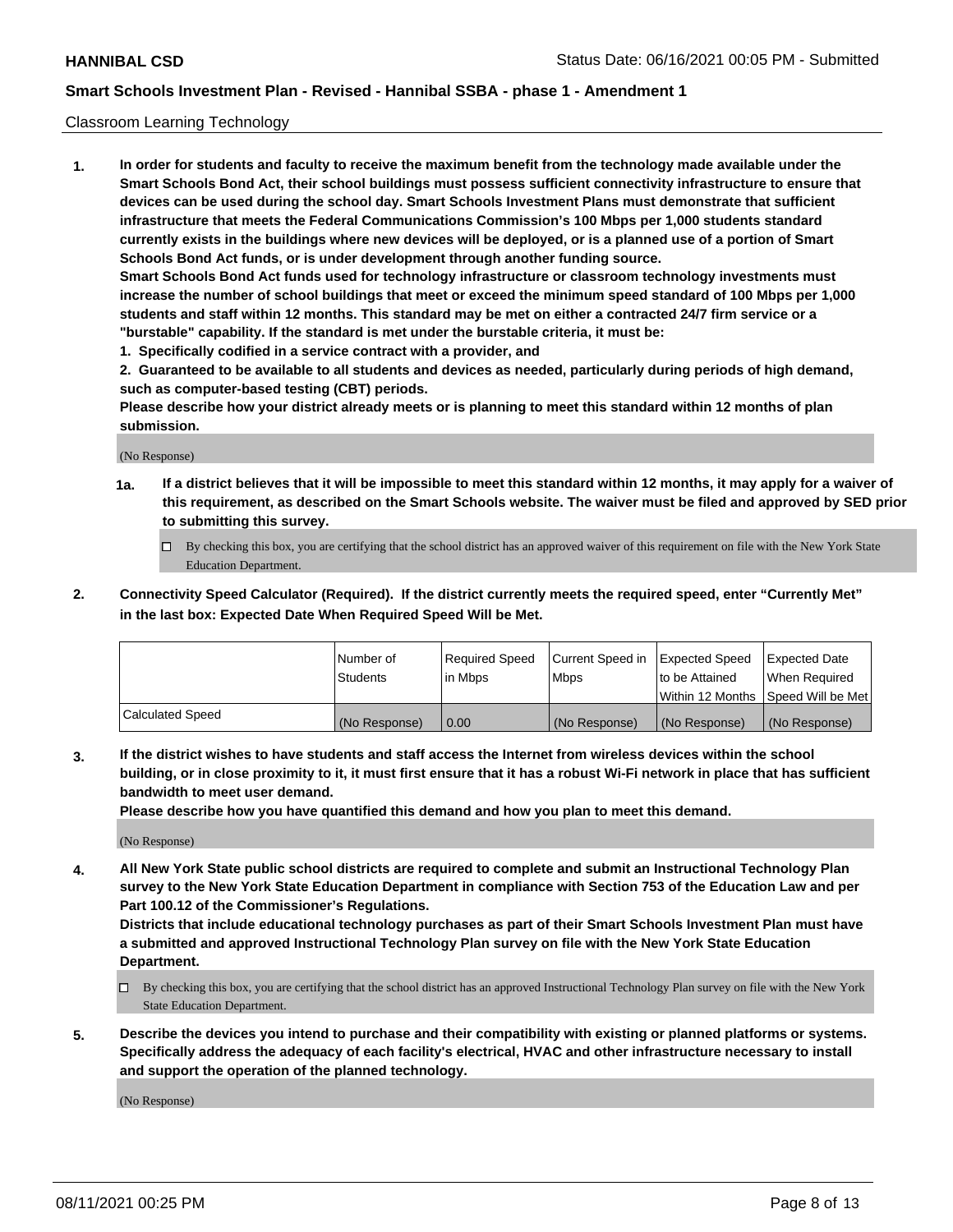### Classroom Learning Technology

- **6. Describe how the proposed technology purchases will:**
	- **> enhance differentiated instruction;**
	- **> expand student learning inside and outside the classroom;**
	- **> benefit students with disabilities and English language learners; and**
	- **> contribute to the reduction of other learning gaps that have been identified within the district.**

**The expectation is that districts will place a priority on addressing the needs of students who struggle to succeed in a rigorous curriculum. Responses in this section should specifically address this concern and align with the district's Instructional Technology Plan (in particular Question 2 of E. Curriculum and Instruction: "Does the district's instructional technology plan address the needs of students with disabilities to ensure equitable access to instruction, materials and assessments?" and Question 3 of the same section: "Does the district's instructional technology plan address the provision of assistive technology specifically for students with disabilities to ensure access to and participation in the general curriculum?")**

**In addition, describe how the district ensures equitable access to instruction, materials and assessments and participation in the general curriculum for both SWD and English Language Learners/Multilingual Learners (ELL/MLL) students.**

**Please note: If this plan has been identified as a Remote Learning Plan to be submitted and reviewed on an expedited basis, the district should explain how this plan will facilitate remote and hybrid learning, in lieu of responding to the question above.**

(No Response)

**7. Where appropriate, describe how the proposed technology purchases will enhance ongoing communication with parents and other stakeholders and help the district facilitate technology-based regional partnerships, including distance learning and other efforts.**

(No Response)

**8. Describe the district's plan to provide professional development to ensure that administrators, teachers and staff can employ the technology purchased to enhance instruction successfully.**

**Note: This response should be aligned and expanded upon in accordance with your district's response to Question 1 of F. Professional Development of your Instructional Technology Plan: "Please provide a summary of professional development offered to teachers and staff, for the time period covered by this plan, to support technology to enhance teaching and learning. Please include topics, audience and method of delivery within your summary."**

**Please note: If this plan has been identified as a Remote Learning Plan to be submitted and reviewed on an expedited basis, the district should provide a statement confirming that the district has provided or will provide professional development on these devices to its staff, in lieu of responding to the question above.**

(No Response)

- **9. Districts must contact one of the SUNY/CUNY teacher preparation programs listed on the document on the left side of the page that supplies the largest number of the district's new teachers to request advice on innovative uses and best practices at the intersection of pedagogy and educational technology.**
	- $\Box$  By checking this box, you certify that you have contacted the SUNY/CUNY teacher preparation program that supplies the largest number of your new teachers to request advice on these issues.

### **9a. Please enter the name of the SUNY or CUNY Institution that you contacted.**

(No Response)

**9b. Enter the primary Institution phone number.**

(No Response)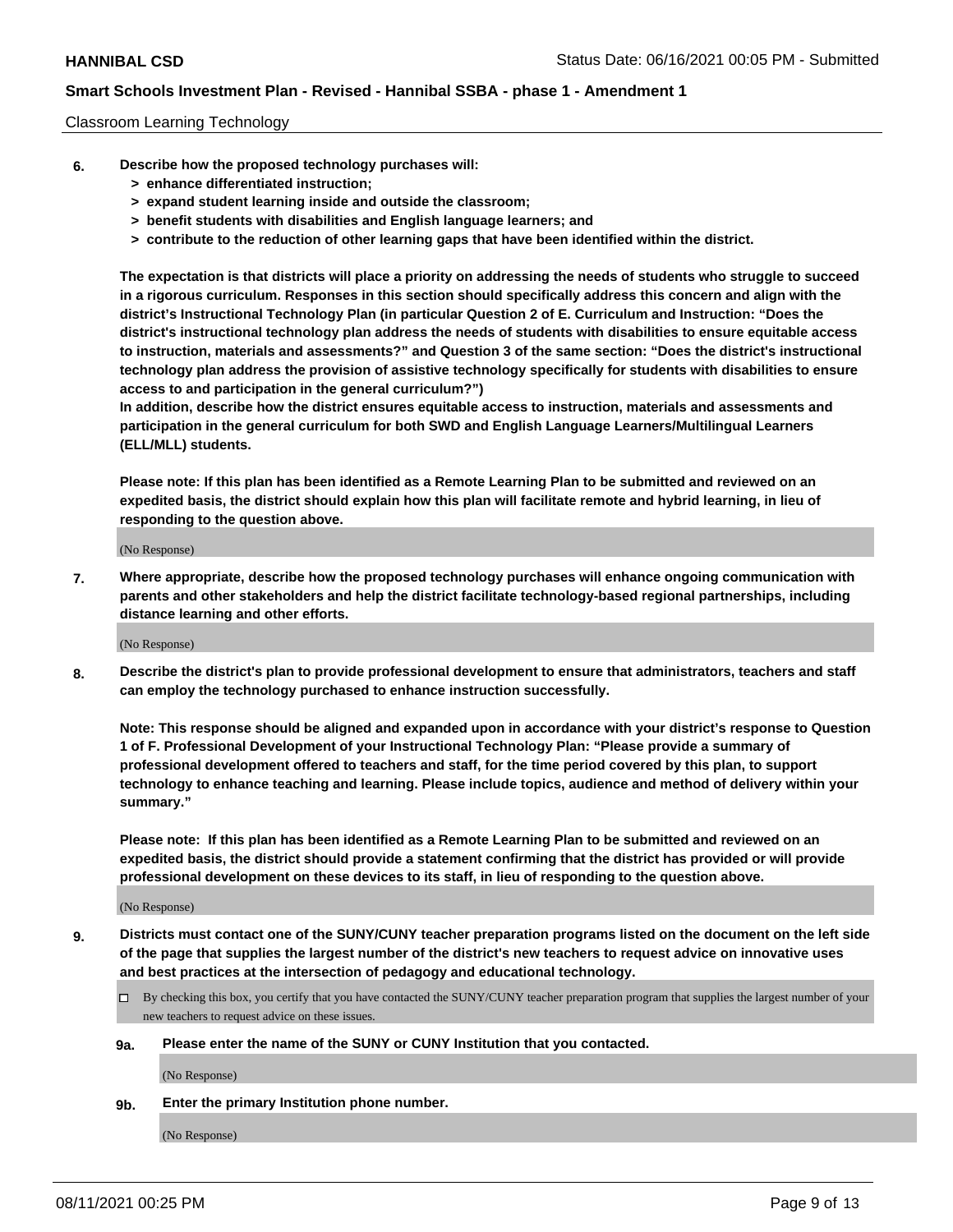Classroom Learning Technology

**9c. Enter the name of the contact person with whom you consulted and/or will be collaborating with on innovative uses of technology and best practices.**

(No Response)

**10. To ensure the sustainability of technology purchases made with Smart Schools funds, districts must demonstrate a long-term plan to maintain and replace technology purchases supported by Smart Schools Bond Act funds. This sustainability plan shall demonstrate a district's capacity to support recurring costs of use that are ineligible for Smart Schools Bond Act funding such as device maintenance, technical support, Internet and wireless fees, maintenance of hotspots, staff professional development, building maintenance and the replacement of incidental items. Further, such a sustainability plan shall include a long-term plan for the replacement of purchased devices and equipment at the end of their useful life with other funding sources.**

 $\square$  By checking this box, you certify that the district has a sustainability plan as described above.

**11. Districts must ensure that devices purchased with Smart Schools Bond funds will be distributed, prepared for use, maintained and supported appropriately. Districts must maintain detailed device inventories in accordance with generally accepted accounting principles.**

By checking this box, you certify that the district has a distribution and inventory management plan and system in place.

**12. Please detail the type, quantity, per unit cost and total cost of the eligible items under each sub-category.**

| Select the allowable expenditure | Item to be Purchased | Quantity      | Cost per Item | <b>Total Cost</b> |
|----------------------------------|----------------------|---------------|---------------|-------------------|
| type.                            |                      |               |               |                   |
| Repeat to add another item under |                      |               |               |                   |
| each type.                       |                      |               |               |                   |
| (No Response)                    | (No Response)        | (No Response) | (No Response) | $\overline{0.00}$ |
|                                  |                      |               | 0.00          |                   |

## **13. Final 2014-15 BEDS Enrollment to calculate Nonpublic Sharing Requirement (no changes allowed.)**

|            | l Public Enrollment | Nonpublic Enrollment | <b>Total Enrollment</b> | <i>Nonpublic</i><br>l Percentage |
|------------|---------------------|----------------------|-------------------------|----------------------------------|
| Enrollment | 1,321               |                      | 1.327.00                | 0.45                             |

### **14. If you are submitting an allocation for Classroom Learning Technology complete this table.**

|                          | Public School Sub-Allocation | <b>Estimated Nonpublic Loan</b><br>Amount | <b>Estimated Total Public and</b><br>Nonpublic Sub-Allocation |
|--------------------------|------------------------------|-------------------------------------------|---------------------------------------------------------------|
|                          |                              | (Based on Percentage Above)               |                                                               |
| Interactive Whiteboards  | (No Response)                | 0.00                                      | 0.00                                                          |
| <b>Computer Servers</b>  | (No Response)                | 0.00                                      | 0.00                                                          |
| <b>Desktop Computers</b> | (No Response)                | 0.00                                      | 0.00                                                          |
| <b>Laptop Computers</b>  | (No Response)                | 0.00                                      | 0.00                                                          |
| <b>Tablet Computers</b>  | (No Response)                | 0.00                                      | 0.00                                                          |
| <b>Other Costs</b>       | (No Response)                | 0.00                                      | 0.00                                                          |
| Totals:                  | 0.00                         | 0                                         | 0                                                             |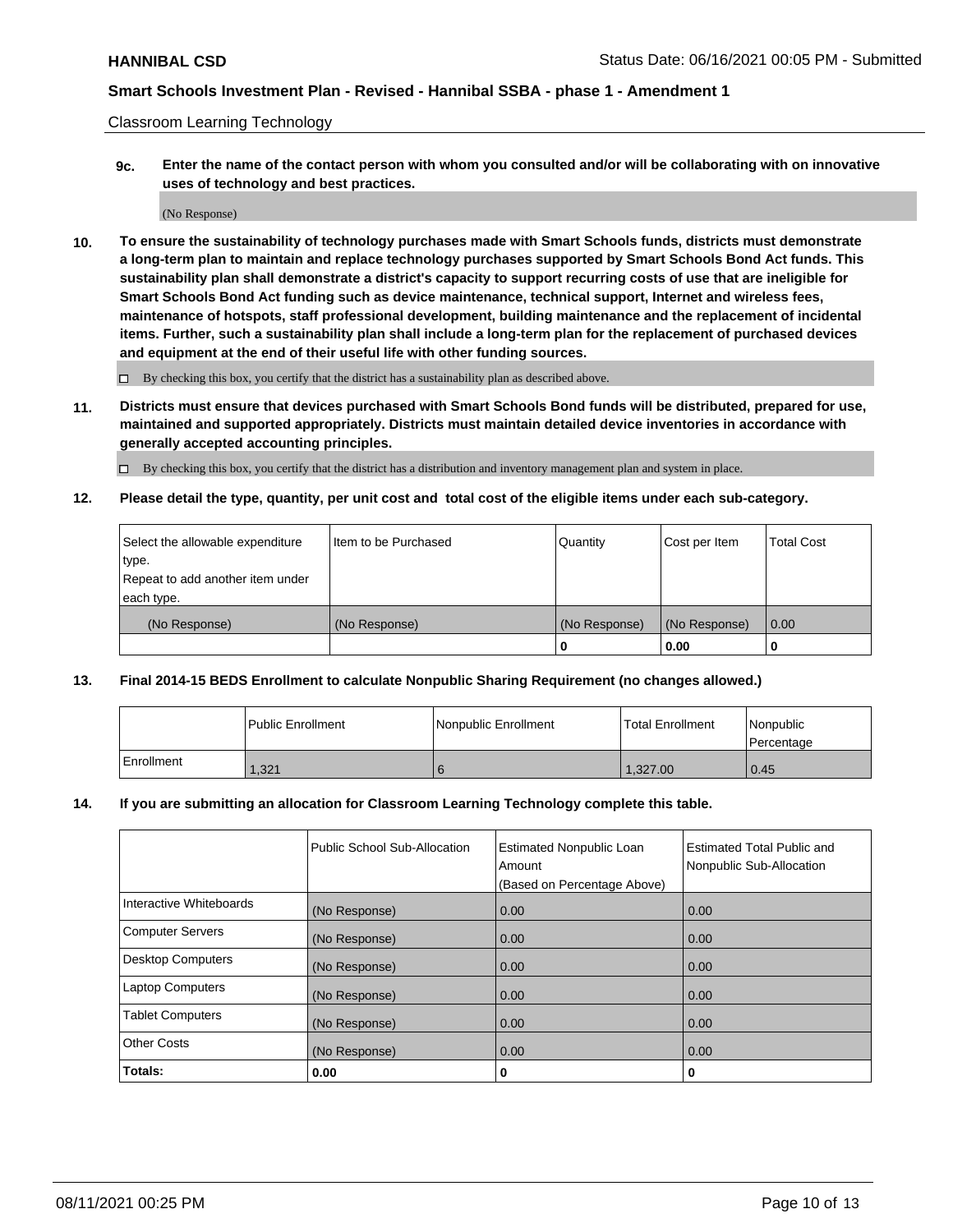### Pre-Kindergarten Classrooms

**1. Provide information regarding how and where the district is currently serving pre-kindergarten students and justify the need for additional space with enrollment projections over 3 years.**

(No Response)

- **2. Describe the district's plan to construct, enhance or modernize education facilities to accommodate prekindergarten programs. Such plans must include:**
	- **Specific descriptions of what the district intends to do to each space;**
	- **An affirmation that new pre-kindergarten classrooms will contain a minimum of 900 square feet per classroom;**
	- **The number of classrooms involved;**
	- **The approximate construction costs per classroom; and**
	- **Confirmation that the space is district-owned or has a long-term lease that exceeds the probable useful life of the improvements.**

(No Response)

**3. Smart Schools Bond Act funds may only be used for capital construction costs. Describe the type and amount of additional funds that will be required to support ineligible ongoing costs (e.g. instruction, supplies) associated with any additional pre-kindergarten classrooms that the district plans to add.**

(No Response)

**4. All plans and specifications for the erection, repair, enlargement or remodeling of school buildings in any public school district in the State must be reviewed and approved by the Commissioner. Districts that plan capital projects using their Smart Schools Bond Act funds will undergo a Preliminary Review Process by the Office of Facilities Planning.**

**Please indicate on a separate row each project number given to you by the Office of Facilities Planning.**

| Project Number |  |
|----------------|--|
| (No Response)  |  |
|                |  |

**5. Please detail the type, quantity, per unit cost and total cost of the eligible items under each sub-category.**

| Select the allowable expenditure | Item to be purchased | Quantity      | Cost per Item | <b>Total Cost</b> |
|----------------------------------|----------------------|---------------|---------------|-------------------|
| type.                            |                      |               |               |                   |
| Repeat to add another item under |                      |               |               |                   |
| each type.                       |                      |               |               |                   |
| (No Response)                    | (No Response)        | (No Response) | (No Response) | 0.00              |
|                                  |                      | υ             | 0.00          |                   |

**6. If you have made an allocation for Pre-Kindergarten Classrooms, complete this table. Note that the calculated Total at the bottom of the table must equal the Total allocation for this category that you entered in the SSIP Overview overall budget.**

|                                          | Sub-Allocation |
|------------------------------------------|----------------|
| Construct Pre-K Classrooms               | (No Response)  |
| Enhance/Modernize Educational Facilities | (No Response)  |
| <b>Other Costs</b>                       | (No Response)  |
| Totals:                                  | 0.00           |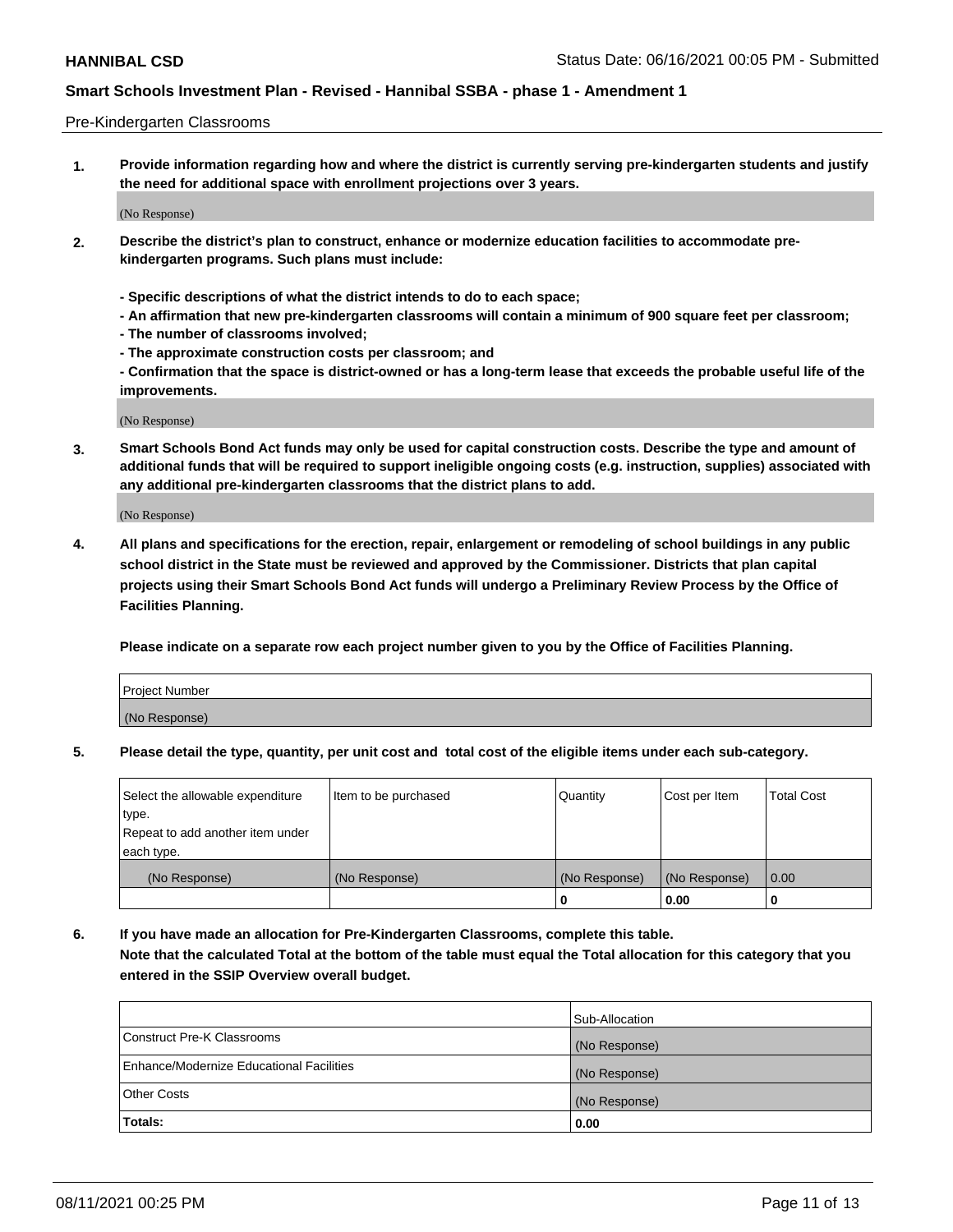Replace Transportable Classrooms

**1. Describe the district's plan to construct, enhance or modernize education facilities to provide high-quality instructional space by replacing transportable classrooms.**

(No Response)

**2. All plans and specifications for the erection, repair, enlargement or remodeling of school buildings in any public school district in the State must be reviewed and approved by the Commissioner. Districts that plan capital projects using their Smart Schools Bond Act funds will undergo a Preliminary Review Process by the Office of Facilities Planning.**

**Please indicate on a separate row each project number given to you by the Office of Facilities Planning.**

| Project Number |  |
|----------------|--|
|                |  |
|                |  |
|                |  |
|                |  |
| (No Response)  |  |
|                |  |
|                |  |
|                |  |

**3. For large projects that seek to blend Smart Schools Bond Act dollars with other funds, please note that Smart Schools Bond Act funds can be allocated on a pro rata basis depending on the number of new classrooms built that directly replace transportable classroom units.**

**If a district seeks to blend Smart Schools Bond Act dollars with other funds describe below what other funds are being used and what portion of the money will be Smart Schools Bond Act funds.**

(No Response)

**4. Please detail the type, quantity, per unit cost and total cost of the eligible items under each sub-category.**

| Select the allowable expenditure | Item to be purchased | Quantity      | Cost per Item | Total Cost |
|----------------------------------|----------------------|---------------|---------------|------------|
| ∣type.                           |                      |               |               |            |
| Repeat to add another item under |                      |               |               |            |
| each type.                       |                      |               |               |            |
| (No Response)                    | (No Response)        | (No Response) | (No Response) | 0.00       |
|                                  |                      | u             | 0.00          |            |

**5. If you have made an allocation for Replace Transportable Classrooms, complete this table. Note that the calculated Total at the bottom of the table must equal the Total allocation for this category that you entered in the SSIP Overview overall budget.**

|                                                | Sub-Allocation |
|------------------------------------------------|----------------|
| Construct New Instructional Space              | (No Response)  |
| Enhance/Modernize Existing Instructional Space | (No Response)  |
| Other Costs                                    | (No Response)  |
| Totals:                                        | 0.00           |